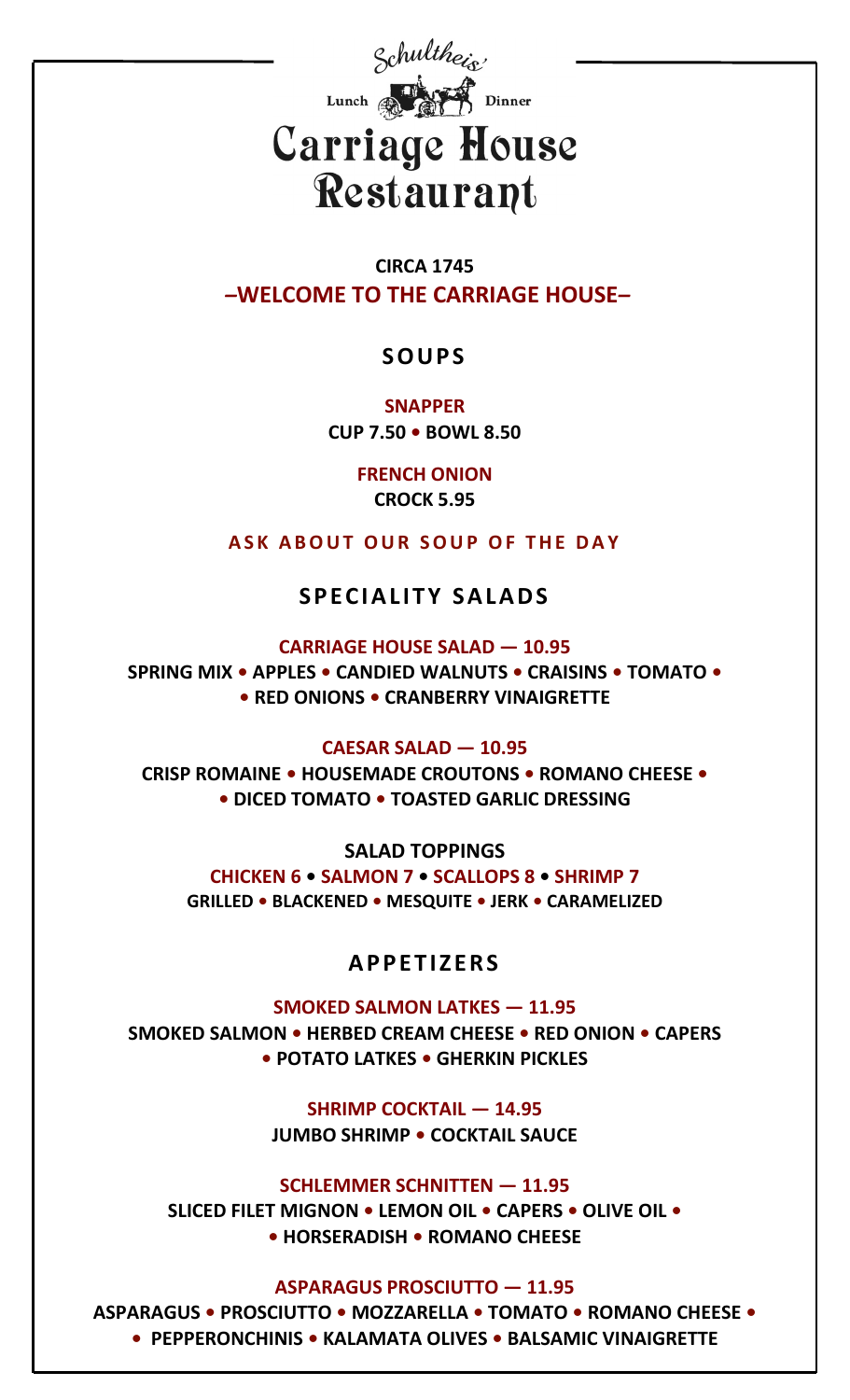



## **HOT APPETIZERS**

**CARRIAGE HOUSE OYSTERS — 12.50 BAKED LONG ISLAND OYSTERS • SPINACH • BACON • PERNOD** 

**BEER BATTERED BRIE — 11.95 BRIE • HOUSEMADE FRUIT SAUCE • ASSORTED CRACKERS** 

**TYROLEAN MUSHROOM STRUDEL — 10.95**

**FOREST MUSHROOMS • BACON • ONIONS • PINE NUTS • • PORCINI DEMI-GLACE**

### **STUFFED MUSHROOMS — 12.50**

**GARDEN BUTTON MUSHROOMS • HOUSEMADE CRAB IMPERIAL • • BEURRE BLANC**

**CLAMS CASINO — 11.50 LITTLE NECK CLAMS • DICED PEPPERS • BACON • ONIONS**

**PRINCE EDWARD ISLAND MUSSELS — 12.50 FRA-DIABLO SAUCE OR WHITE WINE GARLIC SAUCE** 

**KASE SPAETZLE — 10.95 GERMAN NOODLES • GERMAN CREAM CHEESE • BROWNED BUTTER • • CARAMELIZED ONIONS • BACON**

# **ENTRÈES**

**FILET MIGNON — 38.95 9 OZ. FILET • PORTABELLA MUSHROOM • CABERNET SAUCE**

**RIB EYE STEAK — 35.95 15 OZ. RIB EYE • CARAMELIZED ONIONS • GORGONZOLA • • BACON • BUTTER**

**LAMB CHOPS — 34.95 3 MARINATED LAMB CHOPS • PORCINI DEMI-GLACE**

**PORK CHOPS — 27.95 TWIN MESQUITE PORK CHOPS • APPLE CRANBERRY CHUTNEY**

**ADD A COLD-WATER LOBSTER TAIL TO ANY ENTRÉE**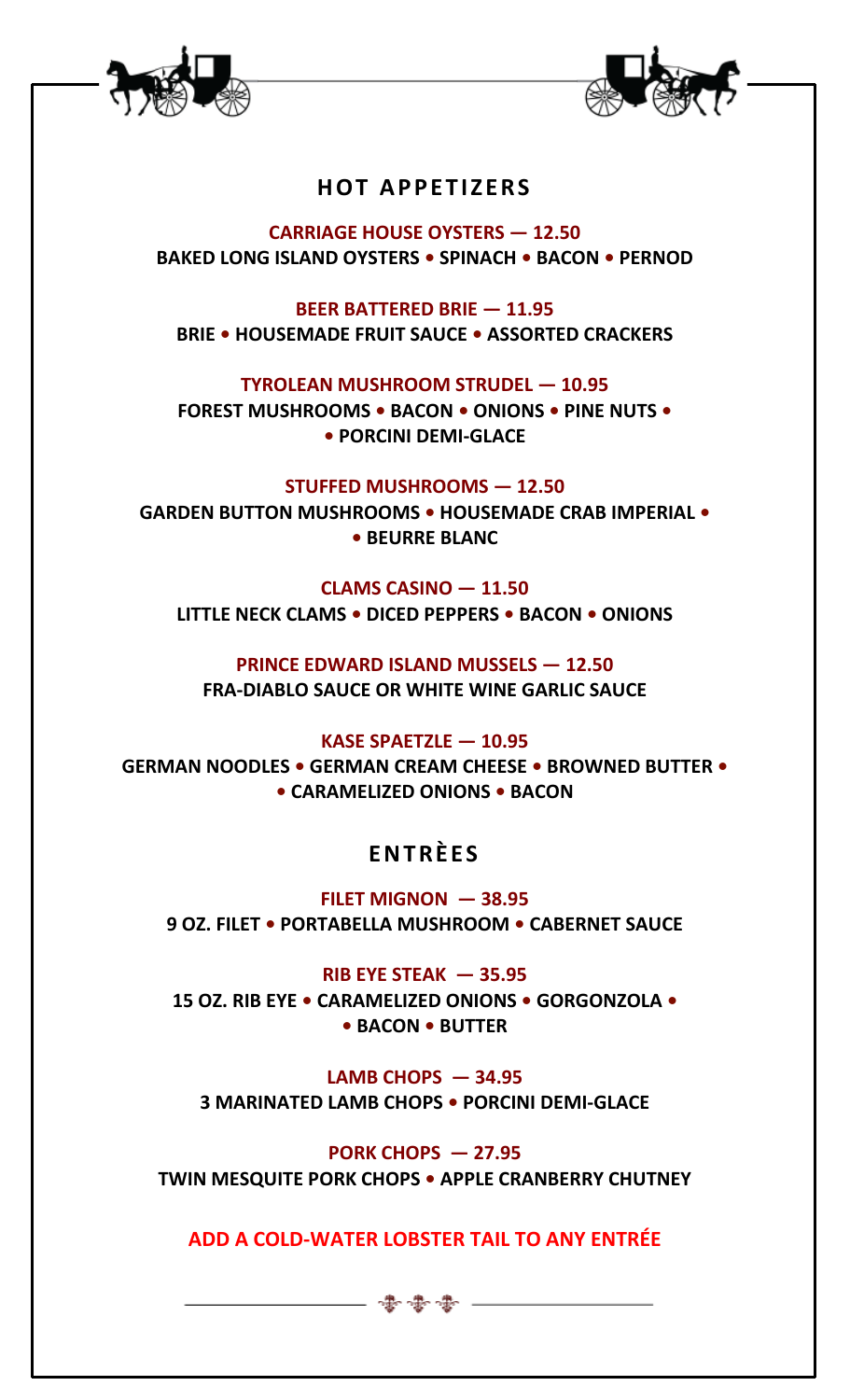



## **SA UTÈED SPECIALITIES**

#### **VEAL SHIITAKE — 29.95**

**VEAL • JUMBO LUMP CRAB MEAT • SHIITAKE MUSHROOMS • • CHERRY TOMATOES • SHERRY • CREAM** 

#### **WIENER SCHNITZEL — 26.95**

**VEAL CUTLET • BROWNED BUTTER • CAPERS • WHITE WINE**

**VEAL SALTIMBOCCA — 26.95 VEAL • PARMA-PROSCIUTTO • SAGE • DEMI-GLACE**

#### **VEAL FORESTIERE — 26.95**

**VEAL • FOREST MUSHROOMS • TARRAGON • BACON • ONIONS • BRANDY • DEMI-GLACE**

**DUCK BREAST — 24.95 DUCK BREAST • KIRSCH SOAKED CHERRIES • DEMI-GLACE**

**PAN SEARED FILET MEDALLIONS — 37.95 FILET MEDALLIONS • ROASTED WILD MUSHROOMS • MADIERA** 

#### **CHICKEN ANNA MARIA — 27.95**

**CHICKEN • GULF SHRIMP • SUNDRIED TOMATOES • • WHITE WINE • BASIL • CREAM** 

**JAEGER CHICKEN — 23.95**

**CHICKEN • FOREST MUSHROOMS • BACON • TOMATOES • • ONIONS • TARRAGON • BRANDY • DEMI-GLACE**

#### **CHICKEN VALDOSTANO — 24.95**

**CHICKEN • BLACK FOREST HAM • FONTINA CHEESE • • ALMONDS • CREAM • WHITE WINE • DEMI-GLACE**

**HÜHNER SCHNITZEL — 23.95**

**BREADED CHICKEN CUTLET • LEMON • BUTTER • WHITE WINE**

\*\*\*\*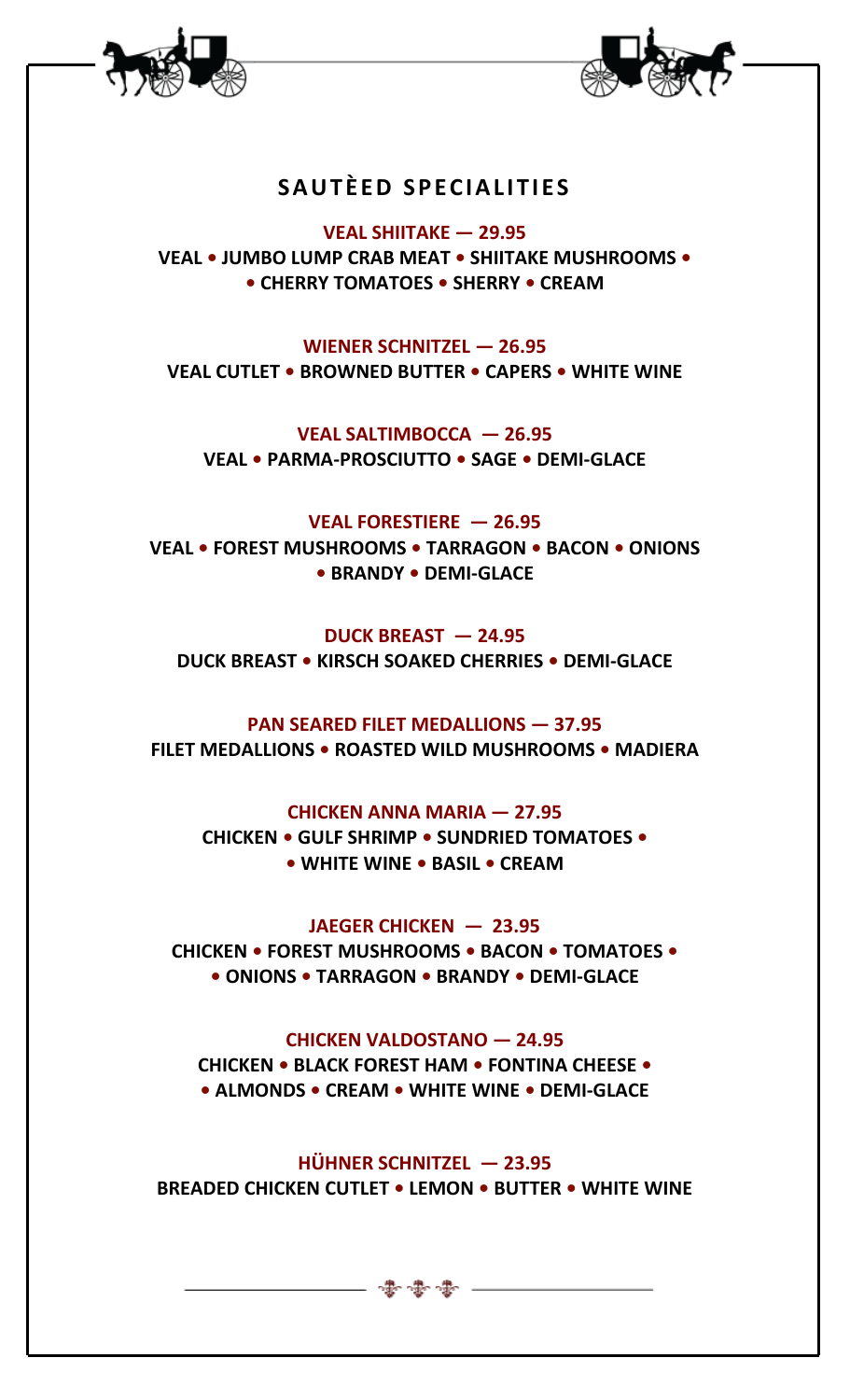



# **SEAFOOD**

**SHRIMP & CRAB IMPERIAL** *—* **28.50 GULF SHRIMP • JUMBO LUMP CRAB MEAT • BEURRE BLANC**

**JUMBO LUMP CRAB CAKES** *—* **28.95 JUMBO LUMP CRAB CAKES • CHIVE OIL • RED PEPPER COULIS**

**BROILED SEA SCALLOPS** *—* **29.50 DAY BOAT DRY SEA SCALLOPS • HERBS • BUTTER • BEURRE BLANC**

 **BROILED HADDOCK** *—* **24.50 CANADIAN HADDOCK • HERB BUTTER CRUMB TOPPING**

**SAUTÉED RED SNAPPER** *—* **27.50 RED SNAPPER • GULF SHRIMP • BASIL • TOMATO BRUSCHETTA •WHITE WINE**

**STUFFED SALMON** *—* **27.50**

**SALMON FILET • ASPARAGUS • JUMBO LUMP CRAB MEAT • • PUFF PASTRY • BEURRE BLANC**

**LOBSTER TAILS SERVED ANY TIME UPON REQUEST**

- 380 380 380 -

## **PASTA**

**SHRIMP SCAMPI — 26.50 GULF SHRIMP • TOMATO • LINGUINI • WHITE WINE • GARLIC** 

**CHICKEN ALA ROSA — 23.95 CHICKEN • PENNE PASTA • TOMATO • BASIL • CREAM** 

**PENNE DELLA CASA — 22.95 SAUTÉED GARDEN FRESH VEGETABLES • PENNE PASTA • • ROMANO CHEESE • HOUSEMADE MARINARA**

**ALL ENTREES INCLUDE • FRESH VEGETABLE • POTATO • FRESH BREAD • TOSSED SALAD**

> **Á LA CARTE SIDES— 3.95 SPAETZLE • RED CABBAGE**

**HOUSEMADE DRESSINGS**

**BALSAMIC VINAIGRETTE • CRANBERRY VINAIGRETTE • • GORGONZOLA • RANCH • RUSSIAN • TOASTED GARLIC**

**DIETARY RESTRICTIONS ARE NEVER A PROBLEM GLUTEN FREE AND VEGETARIANS WELCOME**